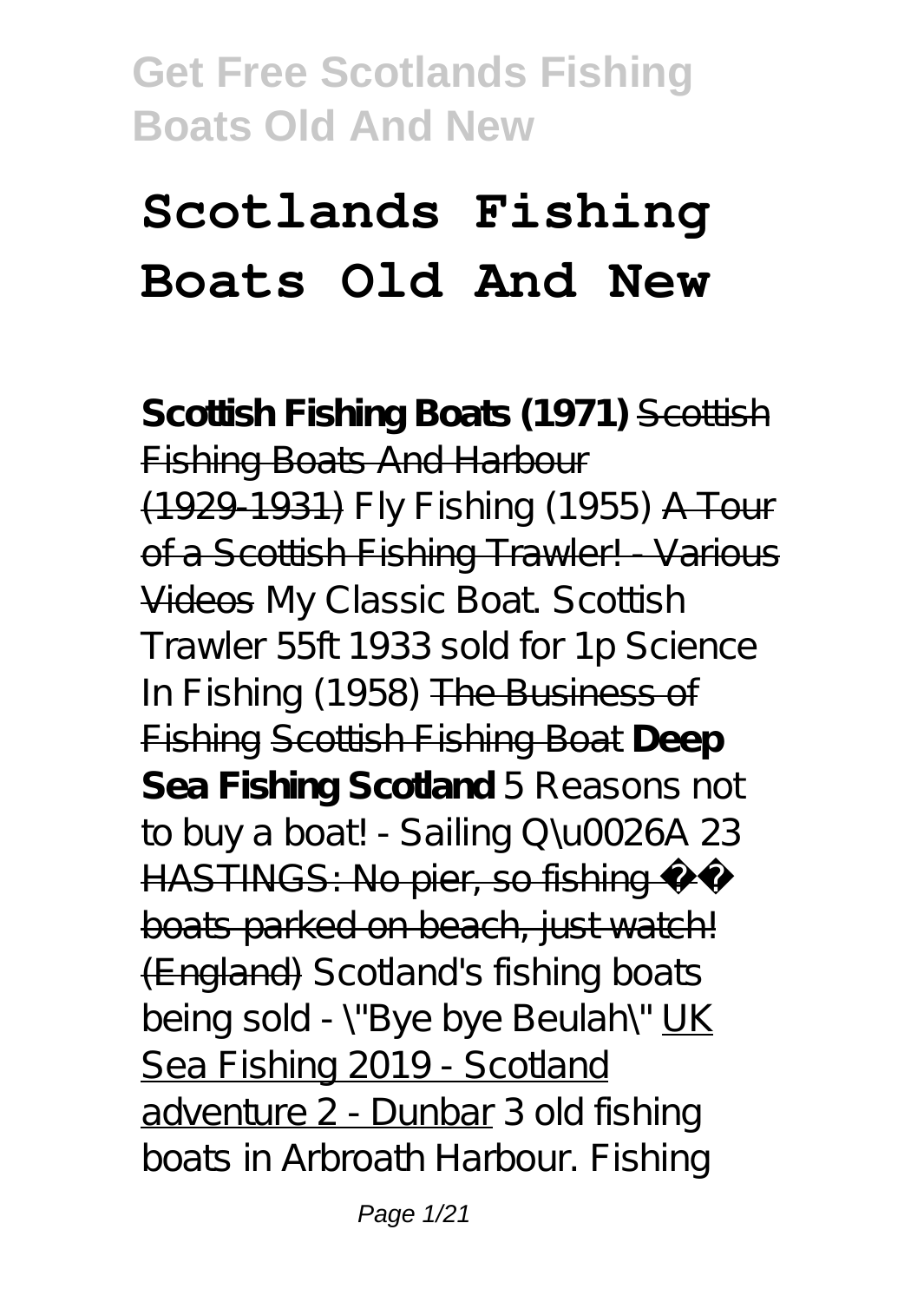Boat, Pittenween, Fife, Scotland Thi Spray, Scottish fishing boat poem in Scots Doric, Scots language Trawler fishing boat enters Port Seton Harbour Edinburgh Scotland UK *Small Boat Owners Guide To Buying A Boat* SYND 1 4 75 FISHING BOATS BLOCADE HARBOUR AT ABERDEEN SCOTLAND Centuries of Revivals *Scotlands Fishing Boats Old And*

Buy Scotland's Fishing Boats: Old and New by Pottinger, James A. (ISBN: 9780750983624) from Amazon's Book Store. Everyday low prices and free delivery on eligible orders.

#### *Scotland's Fishing Boats: Old and New: Amazon.co.uk ...*

The earliest steam powered fishing boats first appeared in the 1890s and used the trawl system of fishing as Page 2/21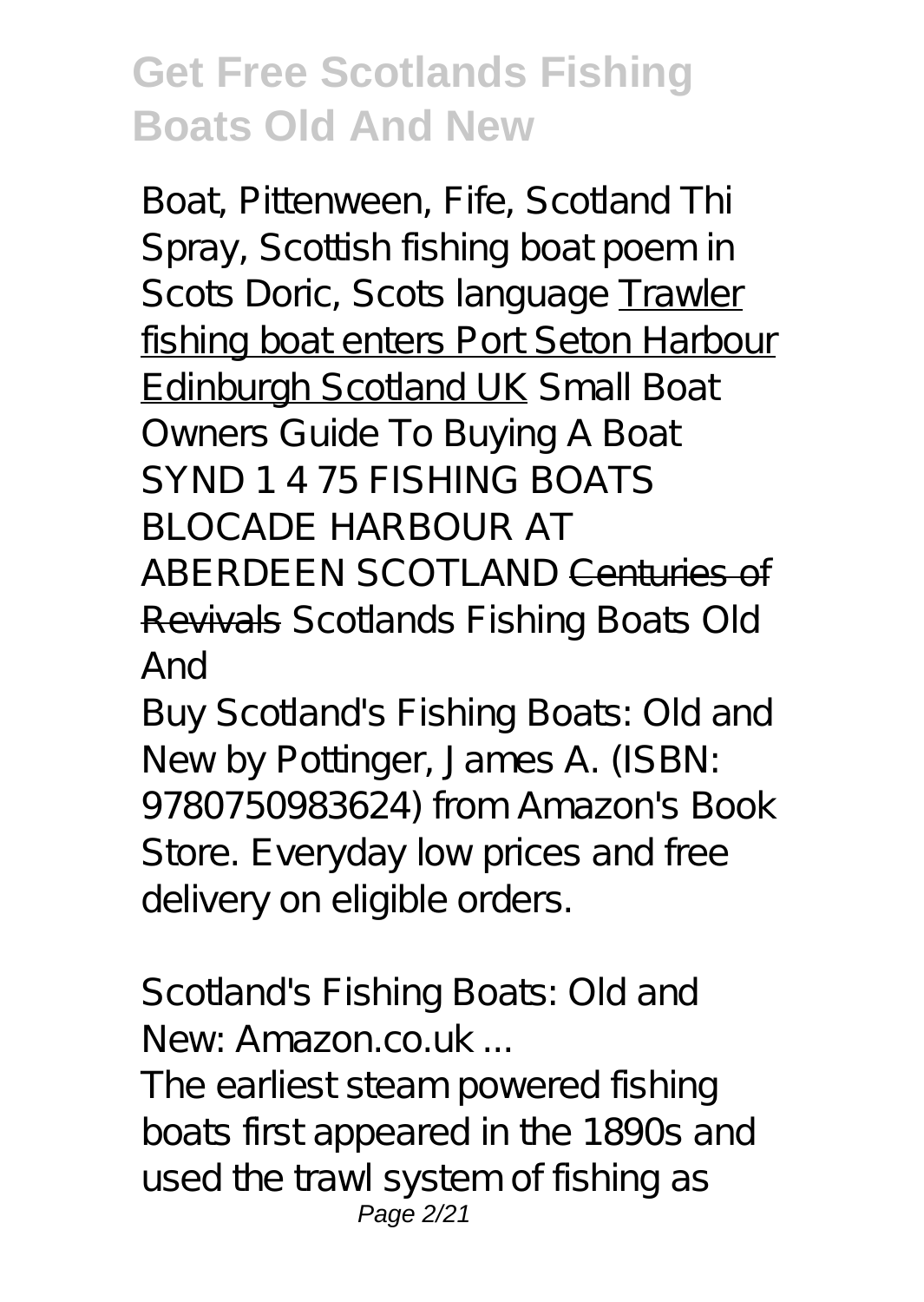well as lines and drift nets. These were large boats, usually 80-90 feet (24-27 m) in length with a beam of around 20 feet (6.1 m). They weighed 40-50 tons and travelled at 9-11 knots (17-20 km/h; 10–13 mph).

*Scottish east coast fishery - Wikipedia* HIGHLANDER BOATS FISHING DINGHY - CLUB 15. Isle Of Arran, North Ayrshire. We have built the Club 15 over 25 years and it is widely accepted as an excellent angling boat It has proved popular with estates, private owners, fishing clubs, hotels and boathire operators.

*Fishing boat for Sale in Scotland | Gumtree* TrawlerPictures.net Gallery Decommissioned & Scrapped Fishing Vessels Scottish Boats ... Page 3/21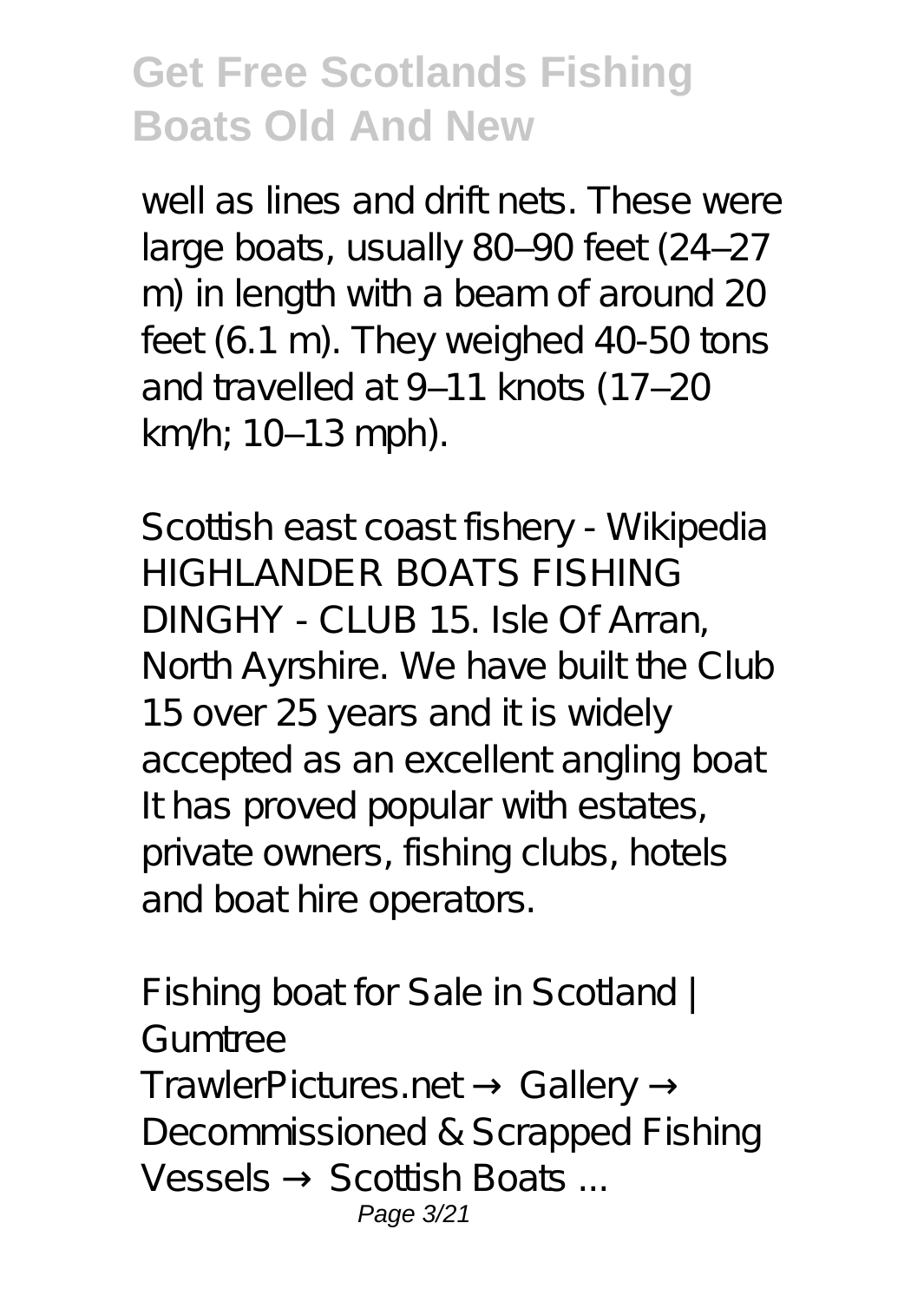*Scottish Boats - Gallery - TrawlerPictures.net* Kirkcaldy, Fife. ORIGINAL WATER COLOR, DEPICTING A COLLECTION OF ASSORTED FISHING BOATS , TIED UP AT THE HARBOUR WALLS, WITH A VIEW OF THE BOAT SHEDS ,IN THE BACK GROUND , IN A SLIM WOOD GOLD GILDED FRAME, AND SIGNED BY THE ARTIST. SIZE IS NINETEEN INCHES WIDE X SEVE. £100.

*Fishing-boats in Scotland - Gumtree* Scottish fishing vessels. 9,627 likes · 129 talking about this. Company

*Scottish fishing vessels - Home | Facebook* An old hand powered boat winch on the rocks at the entrance to Whaligoe Page 4/21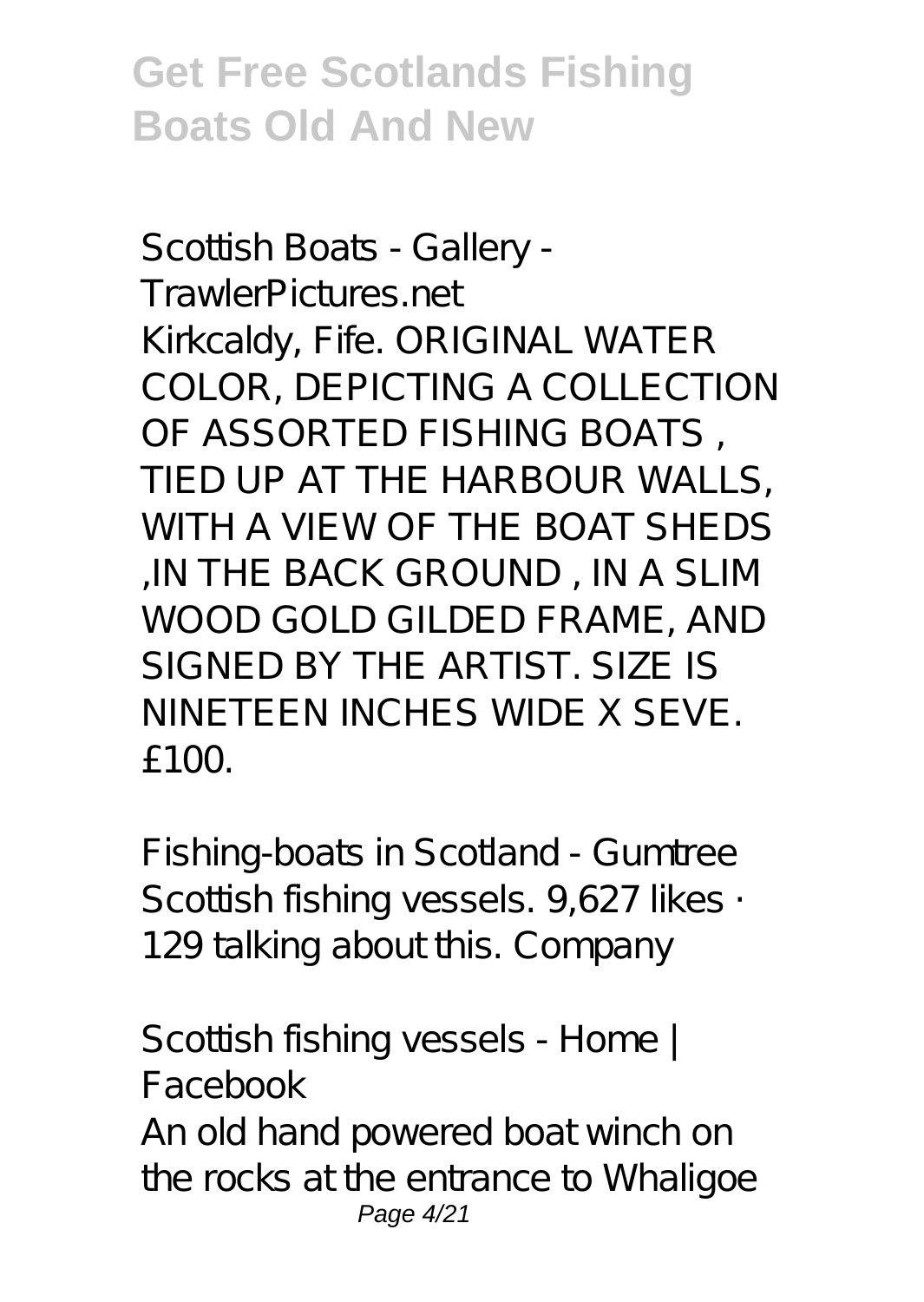Harbour near Wick in Caithness in Scotland Fishing boat, John O'Groats Harbour, Wick, Caithness, Scotland Fishing boat, John O'Groats Harbour, Wick, Caithness, Scotland https://www .alamy.com/licenses-and-pricing/?v=1 https://www.alamy.com/fishing-boat-jo hn-ogroats-harbour-wick-caithnessscotland-image355526200.html

#### *Wick Scotland Boat High Resolution Stock Photography and ...*

The fishing industry in Scotland comprises a significant proportion of the United Kingdom fishing industry.A recent inquiry by the Royal Society of Edinburgh found fishing to be of much greater social, economic and cultural importance to Scotland than it is relative to the rest of the UK. Scotland has just 8.4 per cent of the UK population but lands at its ports over Page 5/21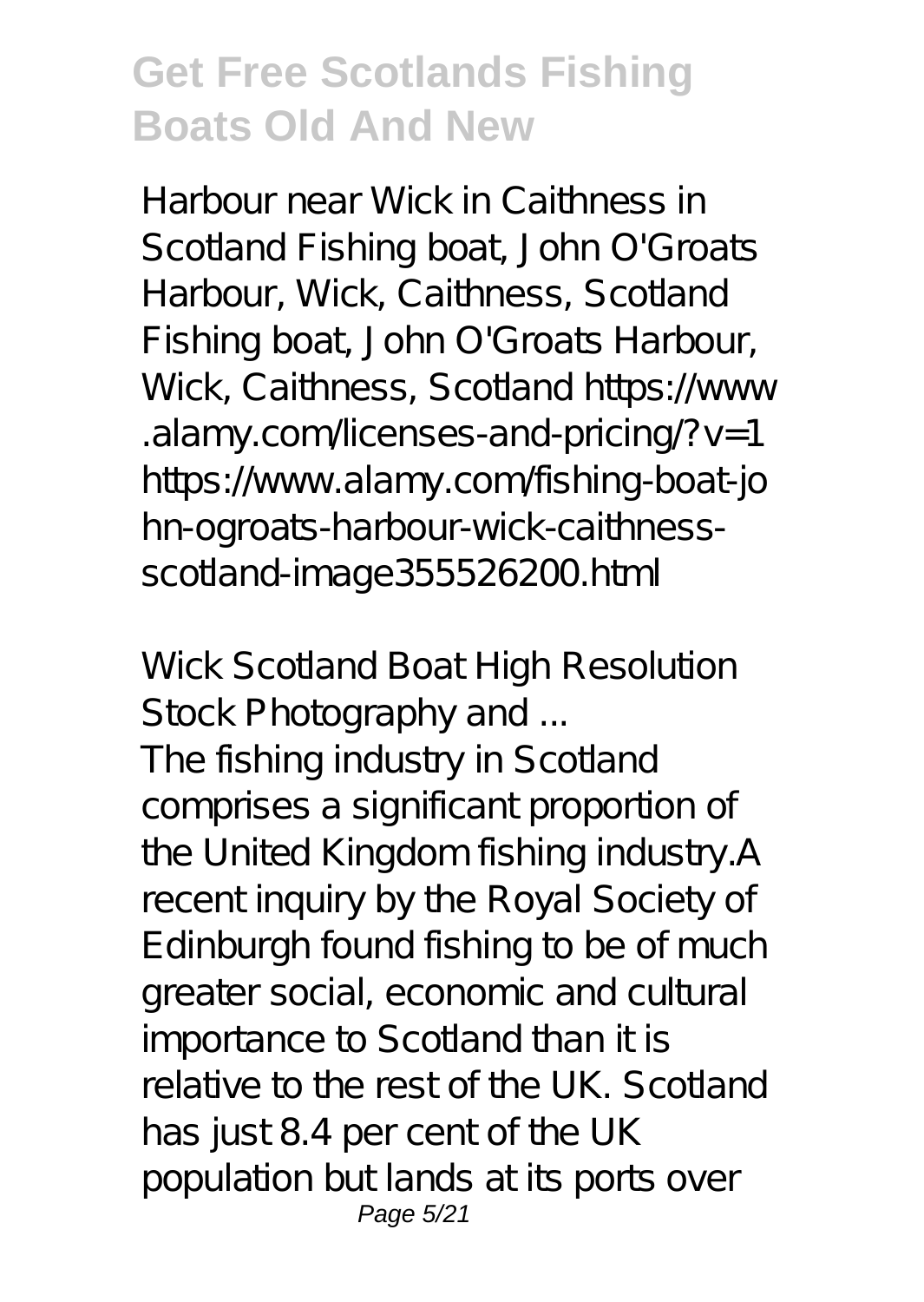60 per cent of the total ...

#### *Fishing industry in Scotland - Wikipedia*

8.5 ft fishing boat, /tender sailing dinghy. This advert is located in and around Haslemere, Surrey. Sailing dinghy  $\sqrt{a}$ cht tender *f*ishing boat for sale fibreglass hull 8ft 6in long , 4 ft wide and 18 inches deep . this is a very stable and versatile dinghy - only selling as have bigger boat now. Has...

#### *Used Fishing Boats, Buy and Sell | Preloved*

Here you will find recreational fishing boats for sale including: day fishing boats, sea fishing boats, day cruisers, motor cruisers, cabin cruisers, angling boats, live aboard boats, converted fishing boats, ex mfvs, rowing boats, fast angling boats, catamarans, trawler Page 6/21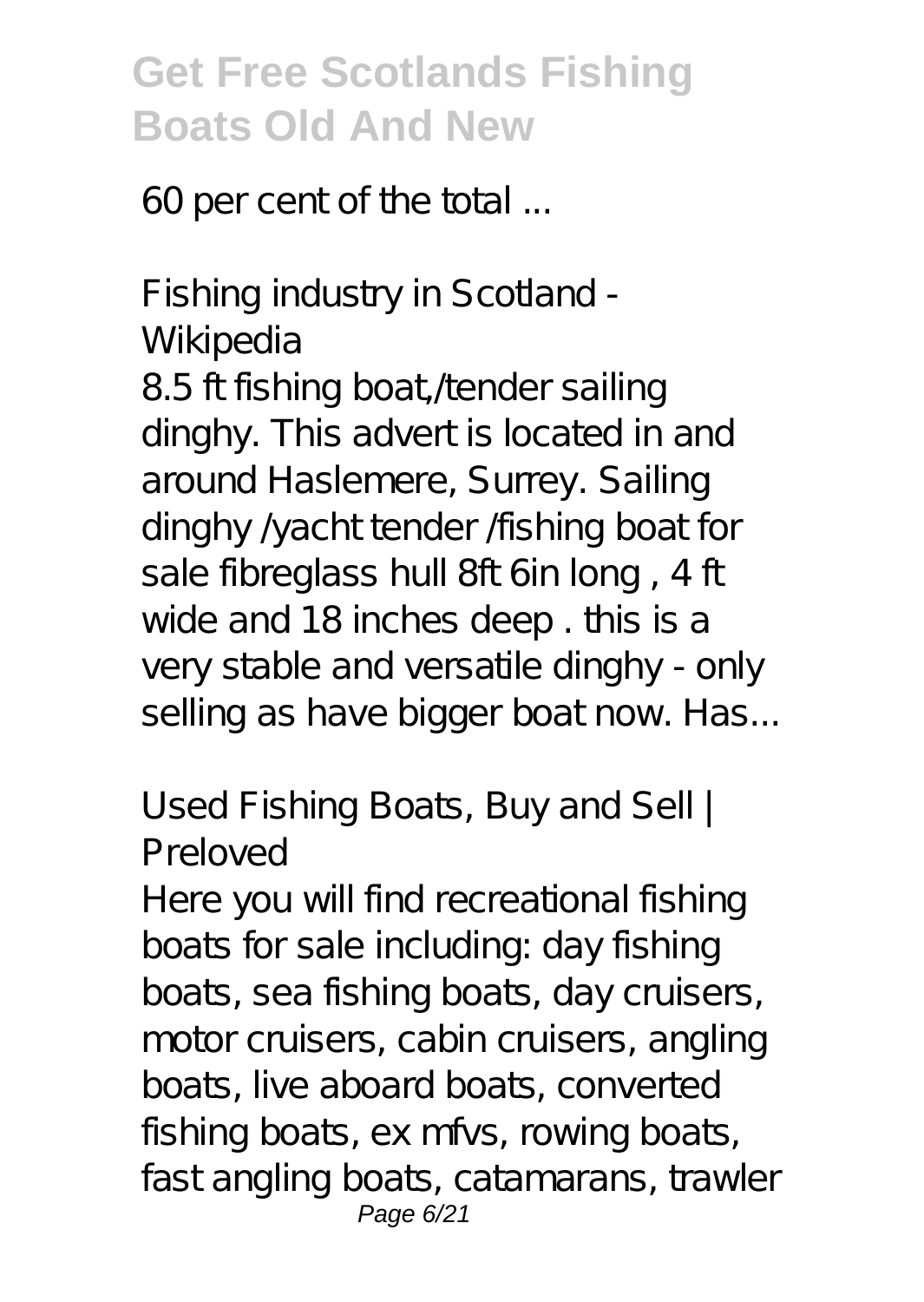yachts, RIBs, day cruisers and all well known brands of pleasure and recreational boat. We offer fishing boats for sale all over the world but have the most boats listed for England, Scotland and Wales and have both new and

*Fishing Boats For Sale - Small & Large | Find A Fishing Boat* The Museum's flagship, REAPER FR958, is a restored Fifie sailing herring drifter built in 1902. In total, the Museum has 19 historic vessels.

#### *Scottish Fisheries Museum - History of the Fishing Industry*

Rowing boat fishing boat Polport 440 15ft New High Quality Motor Dinghy 440mm. £2,999.00. Collection in person. Only 1 left. 12ft fishing boat conversion. Lucky penny. With trailer . Page 7/21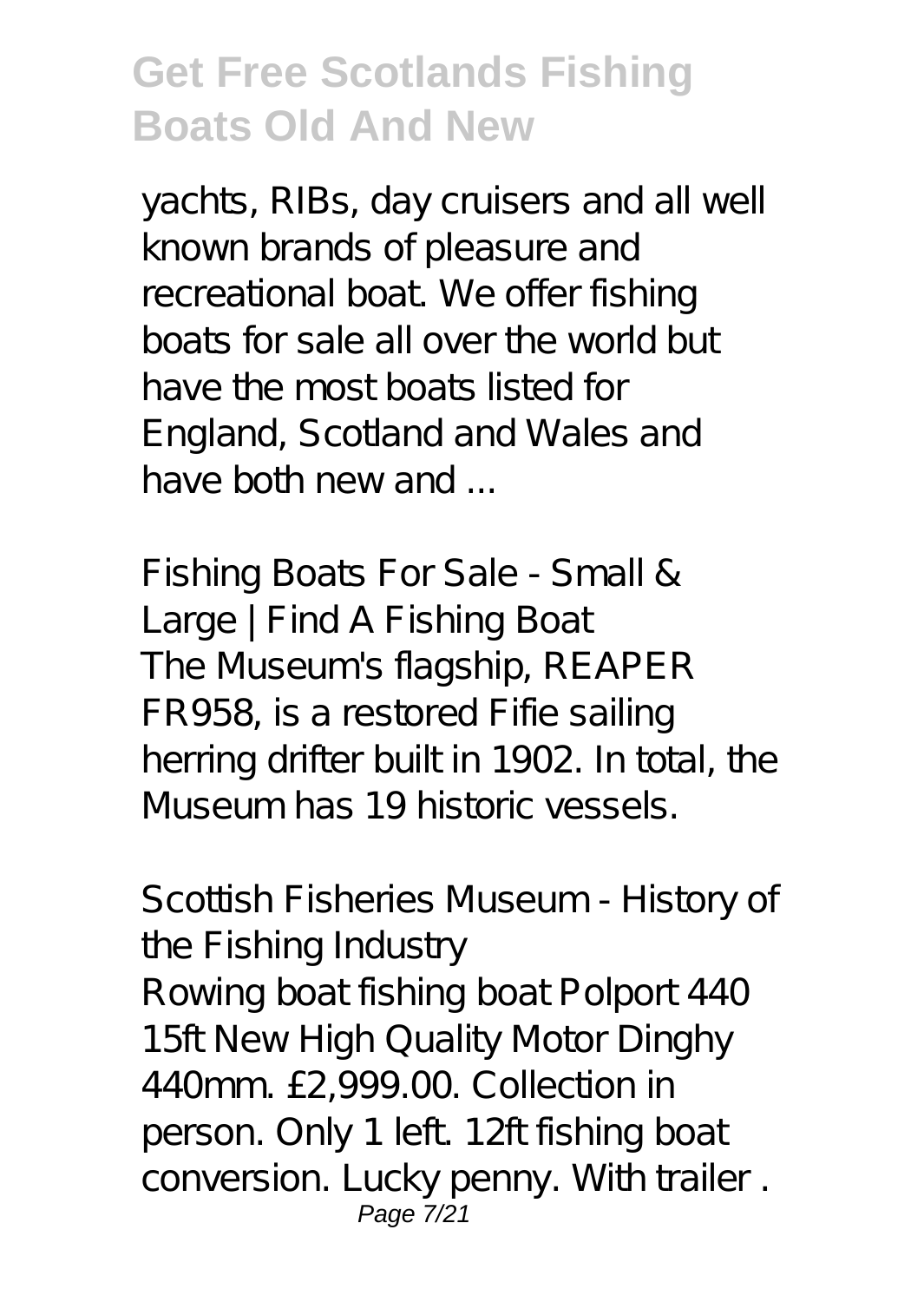£380.00. Collection in person. Classified Ad with Best Offer. NEW 2019 Rowing boat fishing boat Navis 245 8ft New High Quality Motor Dinghy .

*Fishing/Angling Power Boats for sale | eBay*

Used Boats Scotland Second Hand Boats-Boats for Sale in the UK-Vivastreet-Free Classified Ads-Hundreds of used Boats for salepreviously owned Boats for sale... fishing boats. Kent. Rochester. 9. 212555667. YAMAHA 3HP 2 STROKE OUTBOARD MOTOR FOR DINGHY RIB BOAT. 2001. 3 ft. Individual. Bristol.

*Used Boats For Sale Scotland -Second Hand Boats-Vivastreet* Boats, boats for sale Scotland, Apollo Page 8/21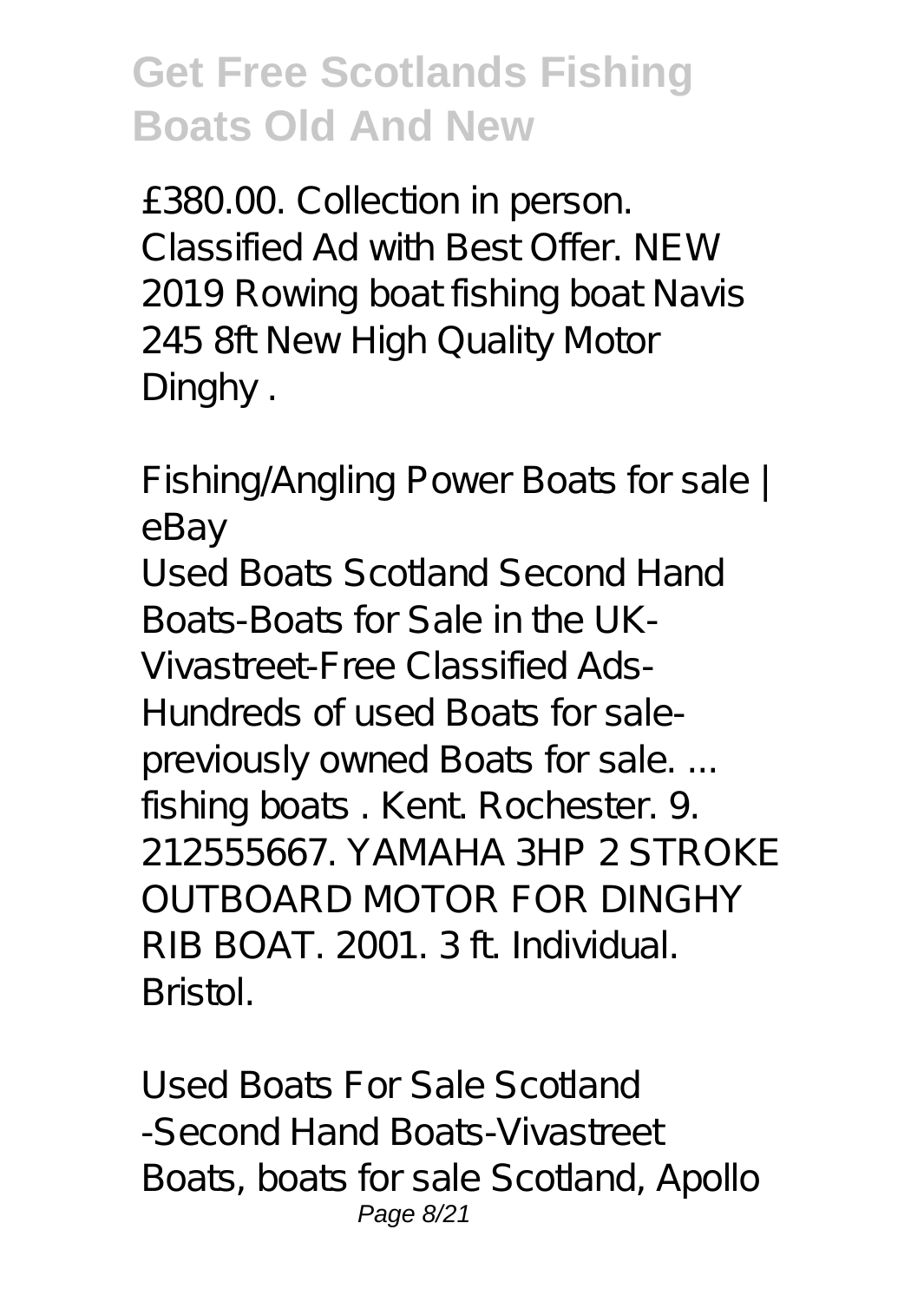Duck new and used boat sales. Sell your boat fast with a free photo advert. Find your boat in our database of yachts, power boats, superyachts, cruisers, houseboats, fishing boats and ships.

*Boats for sale Scotland, used boats, new boat sales, free ...*

U10 & O10 August 2020 fishing lists updated. 2 July 2020. July 2020 data added. 1 May 2020. May 2020 Details added. 3 April 2020. Page updated with April 2020 vessel lists. 11 April 2019. April ...

*UK fishing vessel lists - GOV.UK* Over the years, the main fishing methods of the boats that fished from Mallaig, and the catches they landed, have been subject to considerable change. Situated at the south-end of Page 9/21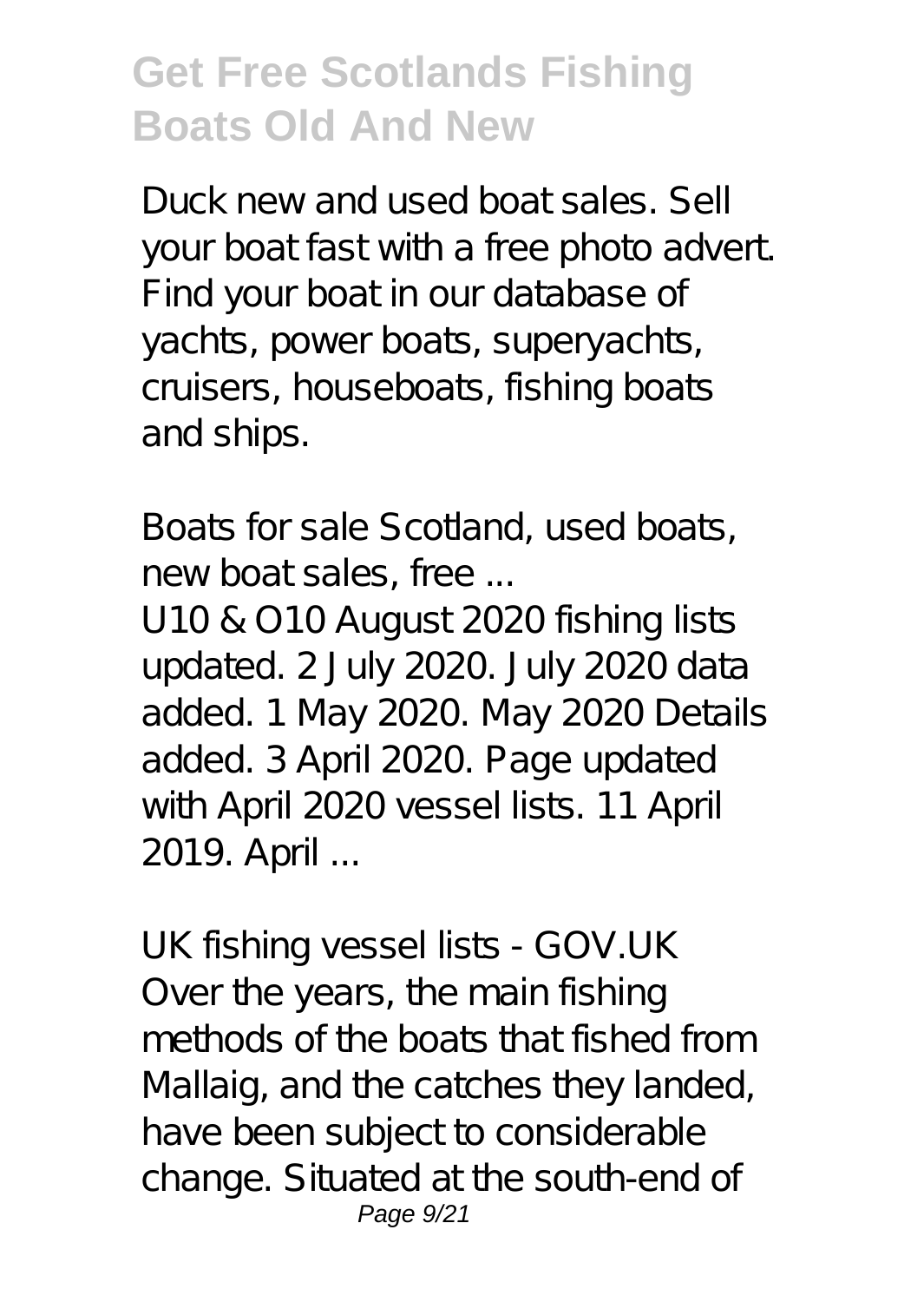the Minch, where a relatively small natural inner harbour provided valuable shelter, for decades the port was mainly used by a generally smaller class of vessel, landing a seasonal mix of pelagic and demersal fish.

*Ports in the Past: Mallaig harbour of yesteryear | Fishing ...*

Buy and sell large commercial fishing boats registered over 15 meters including: potters, netters, crabbers, trawlers, shrimpers, dredgers, creelers, twin riggers, freezer trawlers, deepsea trawlers, and Catamaran boats. New and used fishing boats available across England, Scotland, Wales and Ireland.

*Commercial Fishing Boats For Sale - Over 15m | Find A ...* Page 10/21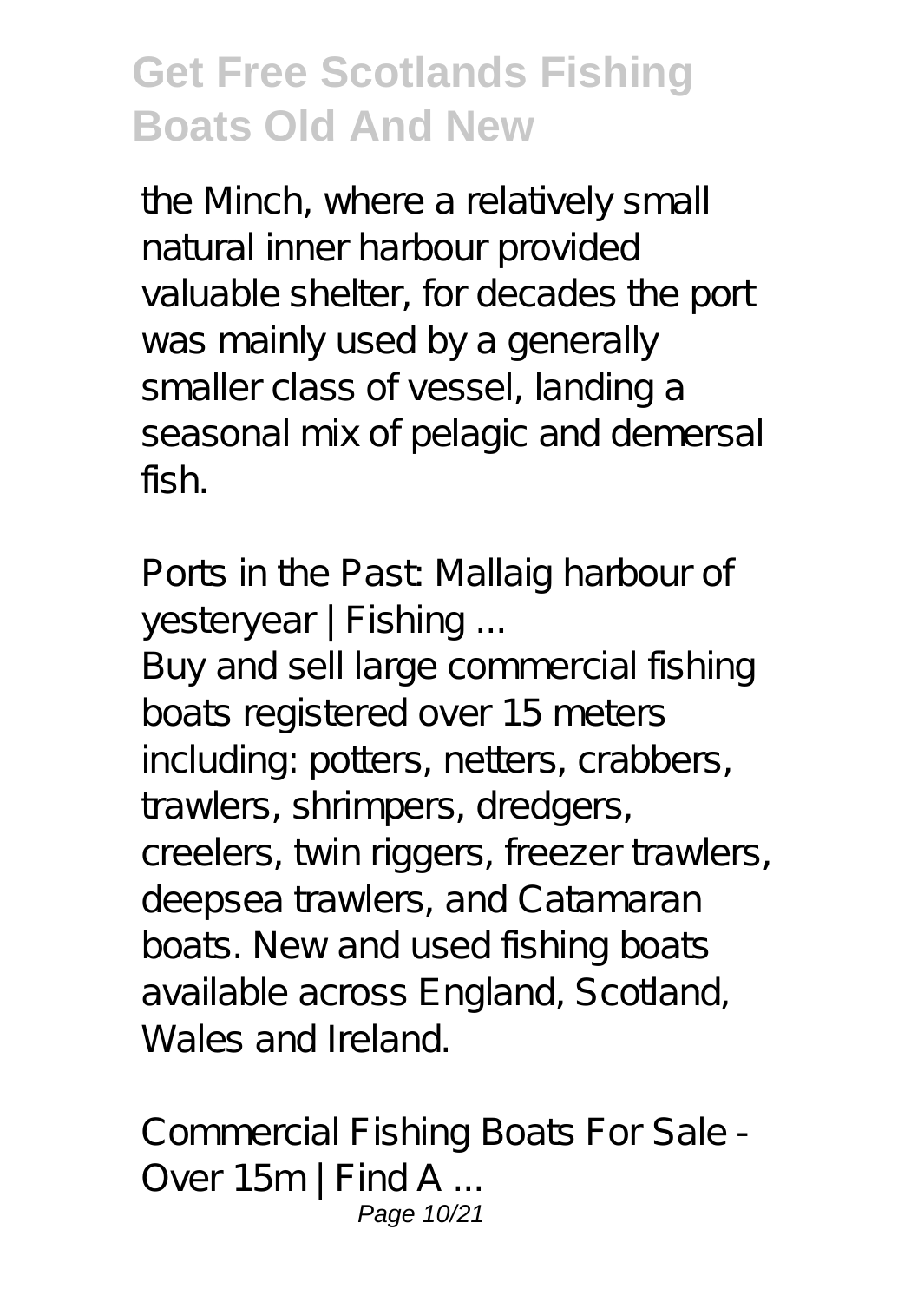Collection of Fishing Boats from around Scotland. REUL NA MARA INS-291. REUL NA MARA, INS-291 (Inverness), Fraserburgh July 2018

Scottish Fishing Boats (1971) Scottish Fishing Boats And Harbour (1929-1931) *Fly Fishing (1955)* A Tour of a Scottish Fishing Trawler! Various Videos My Classic Boat. Scottish Trawler 55ft 1933 sold for 1p *Science In Fishing (1958)* The Business of Fishing Scottish Fishing Boat **Deep Sea Fishing Scotland** *5 Reasons not to buy a boat! - Sailing Q\u0026A 23* HASTINGS: No pier, so fishing boats parked on beach, just watch! (England) Scotland's fishing boats being sold - \"Bye bye Beulah\" UK Sea Fishing 2019 - Scotland adventure 2 - Dunbar 3 old fishing Page 11/21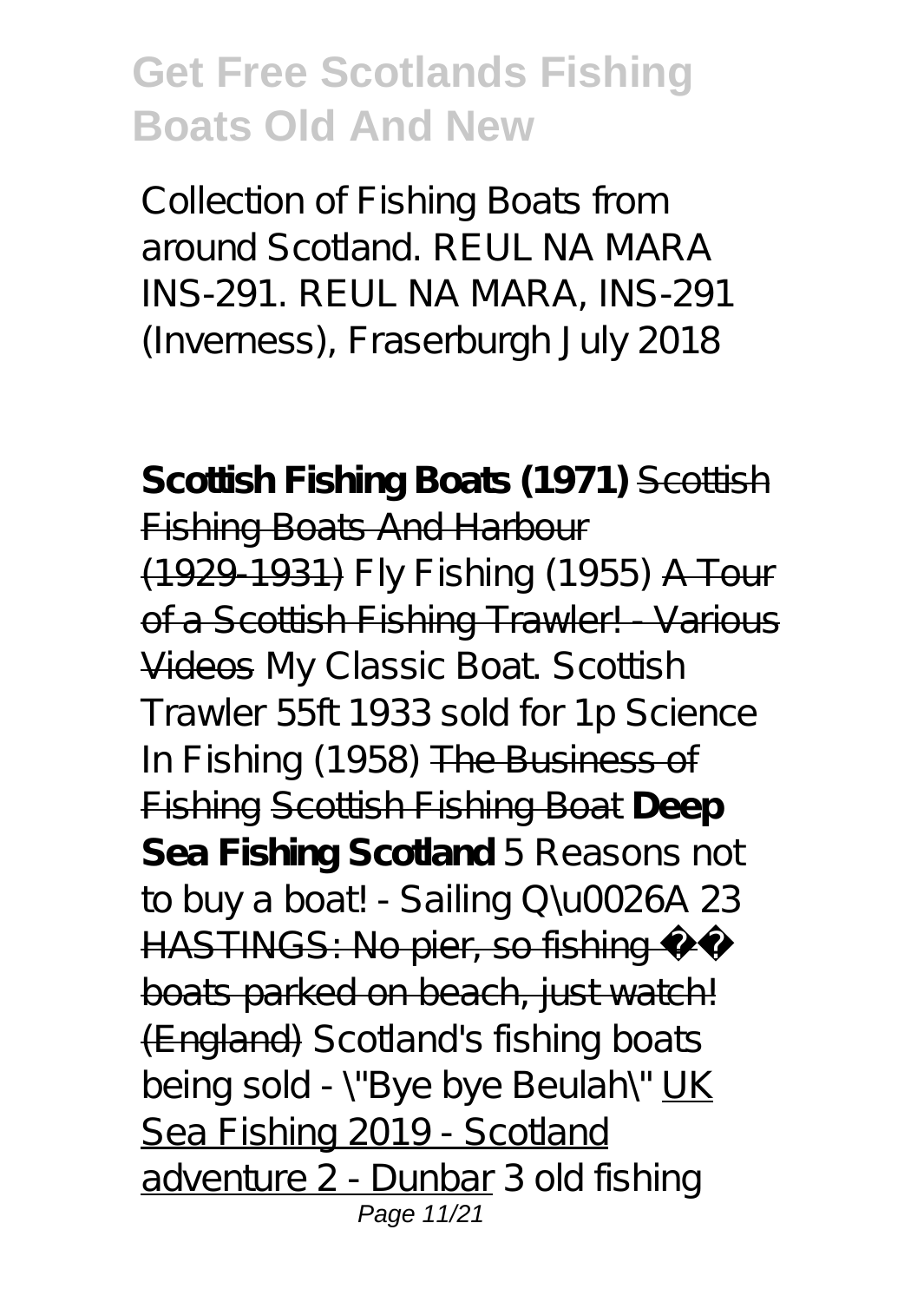boats in Arbroath Harbour. Fishing Boat, Pittenween, Fife, Scotland Thi Spray, Scottish fishing boat poem in Scots Doric, Scots language Trawler fishing boat enters Port Seton Harbour Edinburgh Scotland UK *Small Boat Owners Guide To Buying A Boat* SYND 1 4 75 FISHING BOATS BLOCADE HARBOUR AT ABERDEEN SCOTLAND Centuries of Revivals *Scotlands Fishing Boats Old And*

Buy Scotland's Fishing Boats: Old and New by Pottinger, James A. (ISBN: 9780750983624) from Amazon's Book Store. Everyday low prices and free delivery on eligible orders.

*Scotland's Fishing Boats: Old and New: Amazon.co.uk ...*

The earliest steam powered fishing boats first appeared in the 1890s and Page 12/21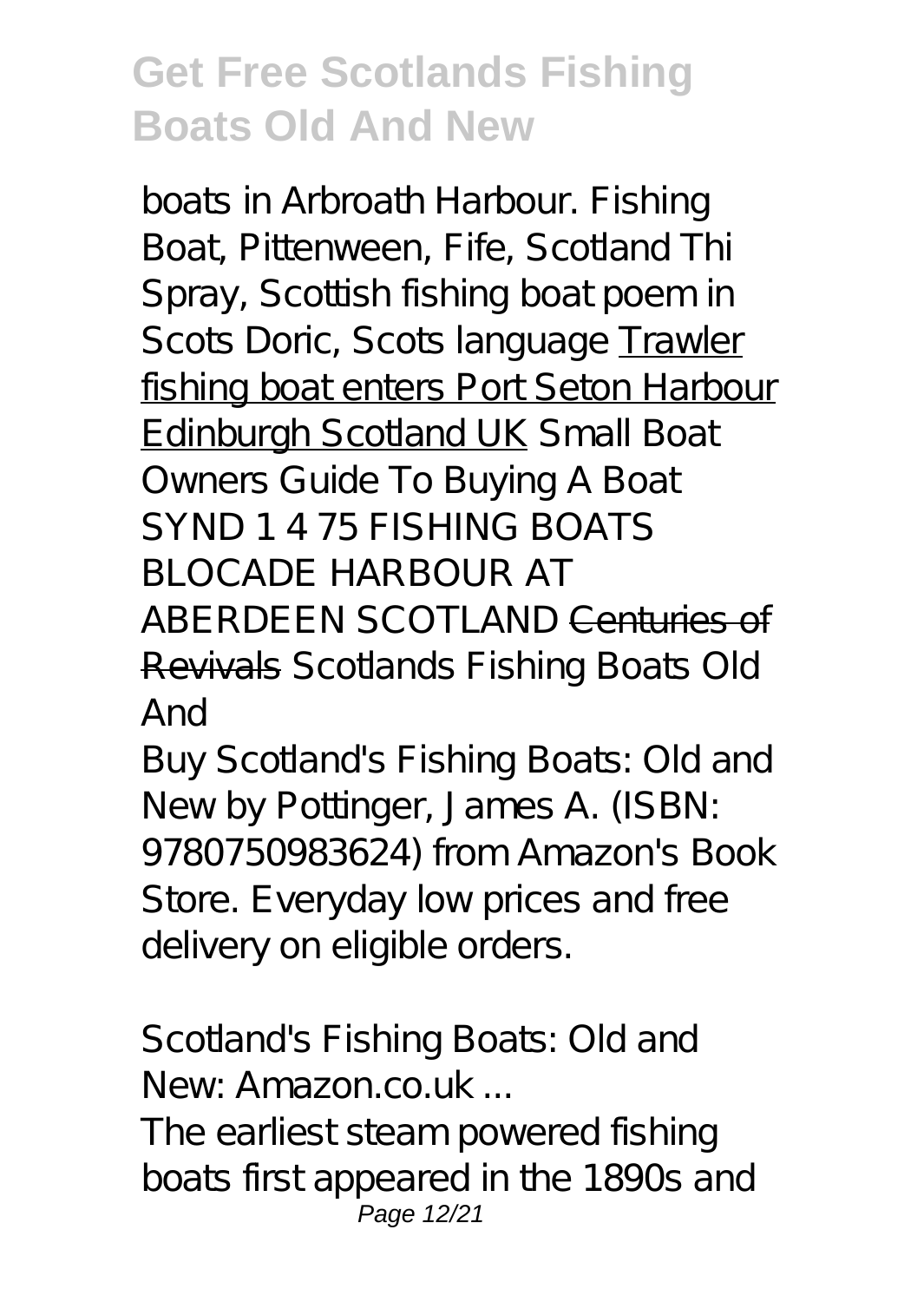used the trawl system of fishing as well as lines and drift nets. These were large boats, usually 80-90 feet (24-27 m) in length with a beam of around 20 feet (6.1 m). They weighed 40-50 tons and travelled at 9-11 knots (17-20 km/h; 10–13 mph).

*Scottish east coast fishery - Wikipedia* HIGHLANDER BOATS FISHING DINGHY - CLUB 15. Isle Of Arran, North Ayrshire. We have built the Club 15 over 25 years and it is widely accepted as an excellent angling boat It has proved popular with estates, private owners, fishing clubs, hotels and boat hire operators.

*Fishing boat for Sale in Scotland | Gumtree* TrawlerPictures.net Gallery Decommissioned & Scrapped Fishing Page 13/21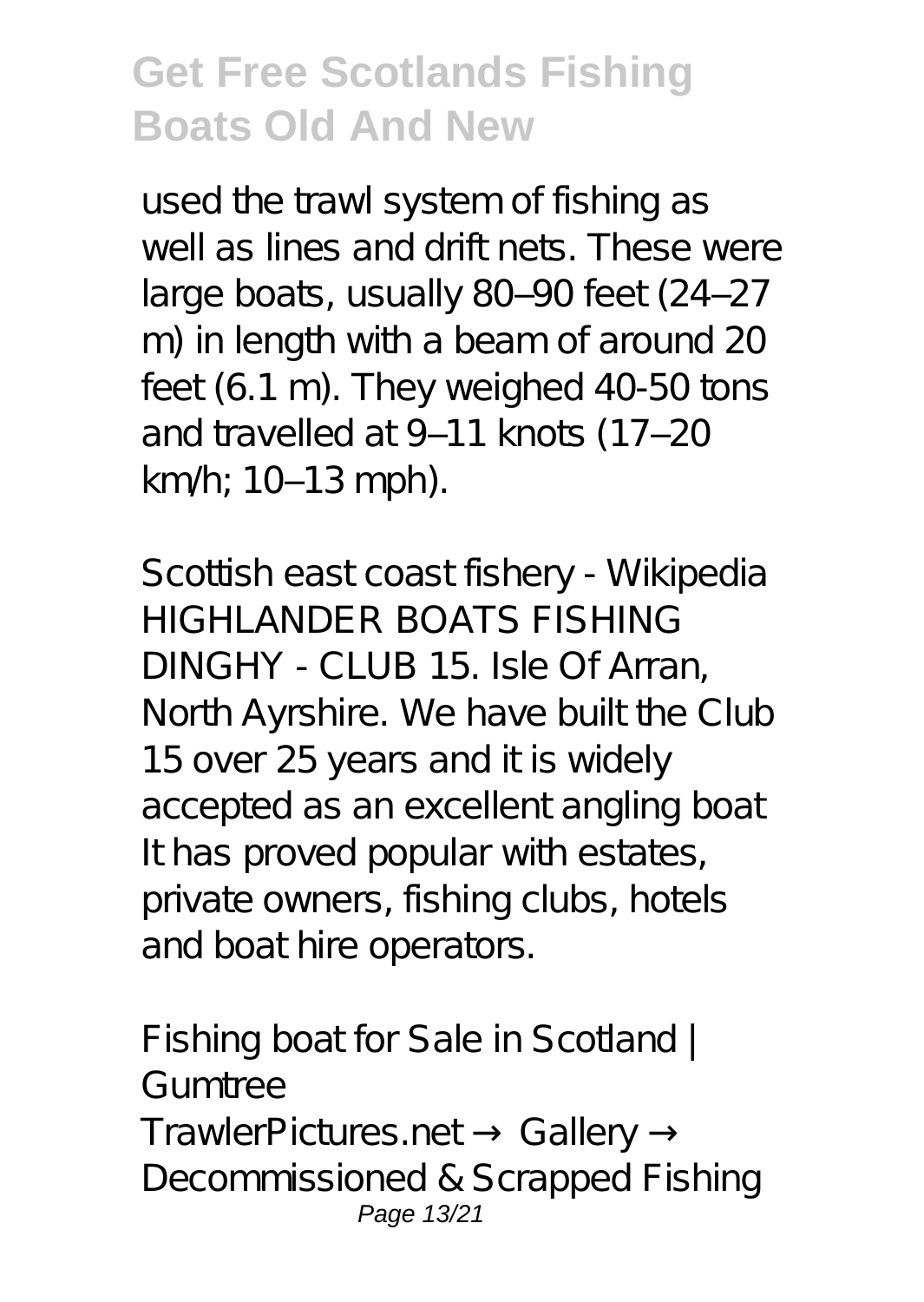Vessels → Scottish Boats ...

*Scottish Boats - Gallery - TrawlerPictures.net* Kirkcaldy, Fife. ORIGINAL WATER COLOR, DEPICTING A COLLECTION OF ASSORTED FISHING BOATS , TIED UP AT THE HARBOUR WALLS, WITH A VIEW OF THE BOAT SHEDS ,IN THE BACK GROUND , IN A SLIM WOOD GOLD GILDED FRAME, AND SIGNED BY THE ARTIST. SIZE IS NINETEEN INCHES WIDE X SEVE.  $f100$ 

*Fishing-boats in Scotland - Gumtree* Scottish fishing vessels. 9,627 likes · 129 talking about this. Company

*Scottish fishing vessels - Home | Facebook* An old hand powered boat winch on Page 14/21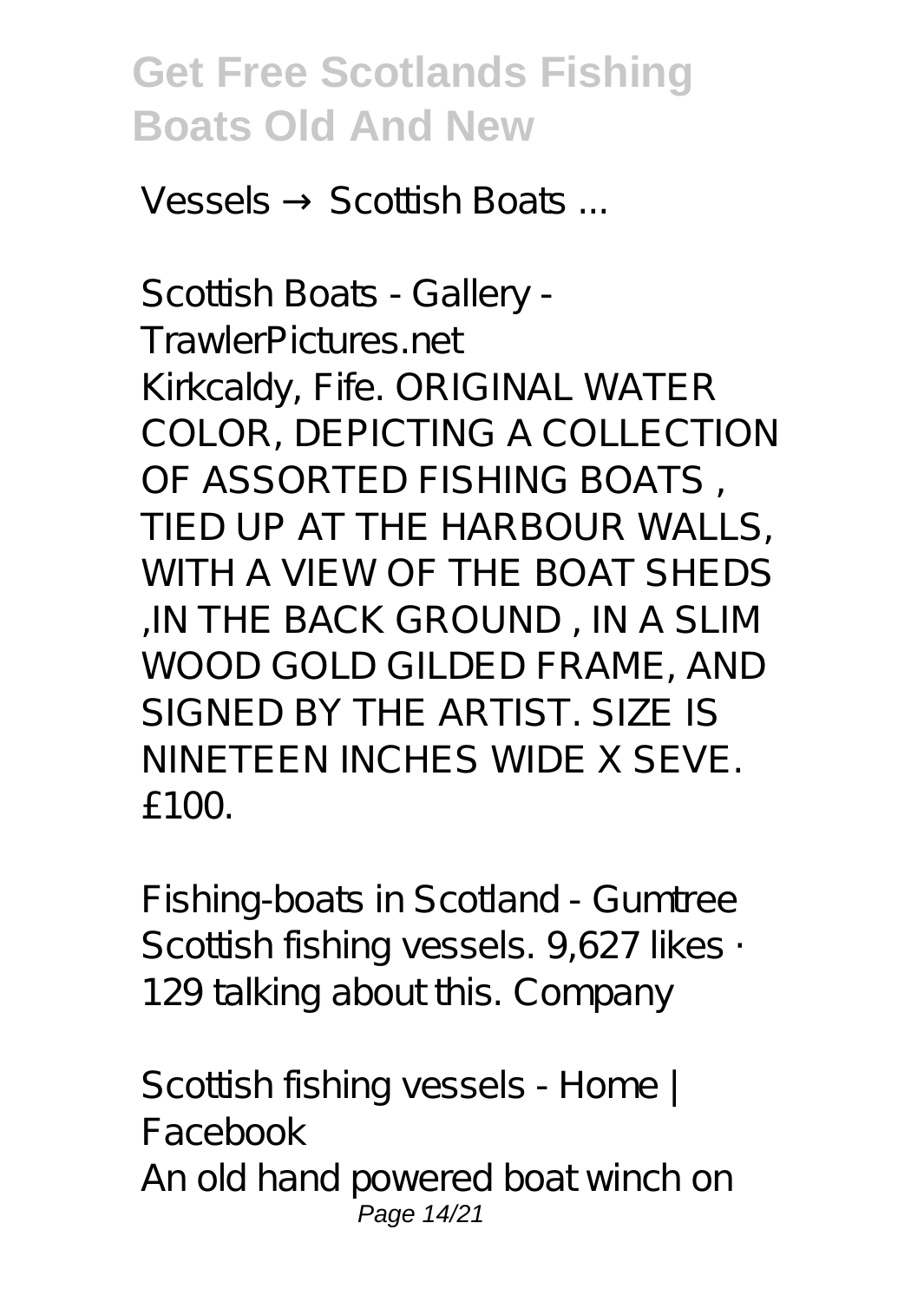the rocks at the entrance to Whaligoe Harbour near Wick in Caithness in Scotland Fishing boat, John O'Groats Harbour, Wick, Caithness, Scotland Fishing boat, John O'Groats Harbour, Wick, Caithness, Scotland https://www .alamy.com/licenses-and-pricing/?v=1 https://www.alamy.com/fishing-boat-jo hn-ogroats-harbour-wick-caithnessscotland-image355526200.html

#### *Wick Scotland Boat High Resolution Stock Photography and ...*

The fishing industry in Scotland comprises a significant proportion of the United Kingdom fishing industry.A recent inquiry by the Royal Society of Edinburgh found fishing to be of much greater social, economic and cultural importance to Scotland than it is relative to the rest of the UK. Scotland has just 8.4 per cent of the UK Page 15/21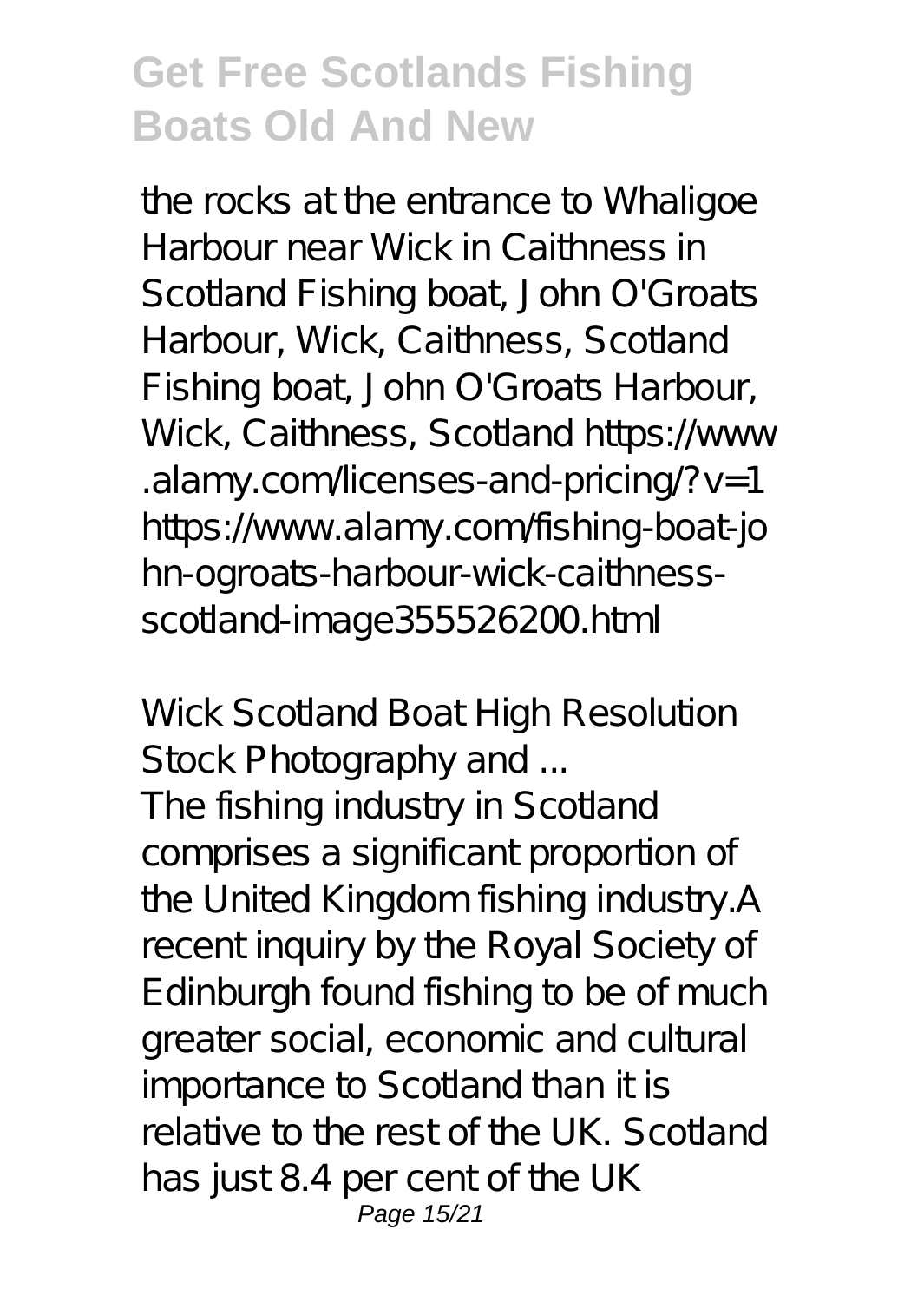population but lands at its ports over 60 per cent of the total ...

#### *Fishing industry in Scotland - Wikipedia*

8.5 ft fishing boat, /tender sailing dinghy. This advert is located in and around Haslemere, Surrey. Sailing dinghy  $\sqrt{2}$ acht tender *f*ishing boat for sale fibreglass hull 8ft 6in long , 4 ft wide and 18 inches deep . this is a very stable and versatile dinghy - only selling as have bigger boat now. Has...

#### *Used Fishing Boats, Buy and Sell | Preloved*

Here you will find recreational fishing boats for sale including: day fishing boats, sea fishing boats, day cruisers, motor cruisers, cabin cruisers, angling boats, live aboard boats, converted fishing boats, ex mfvs, rowing boats, Page 16/21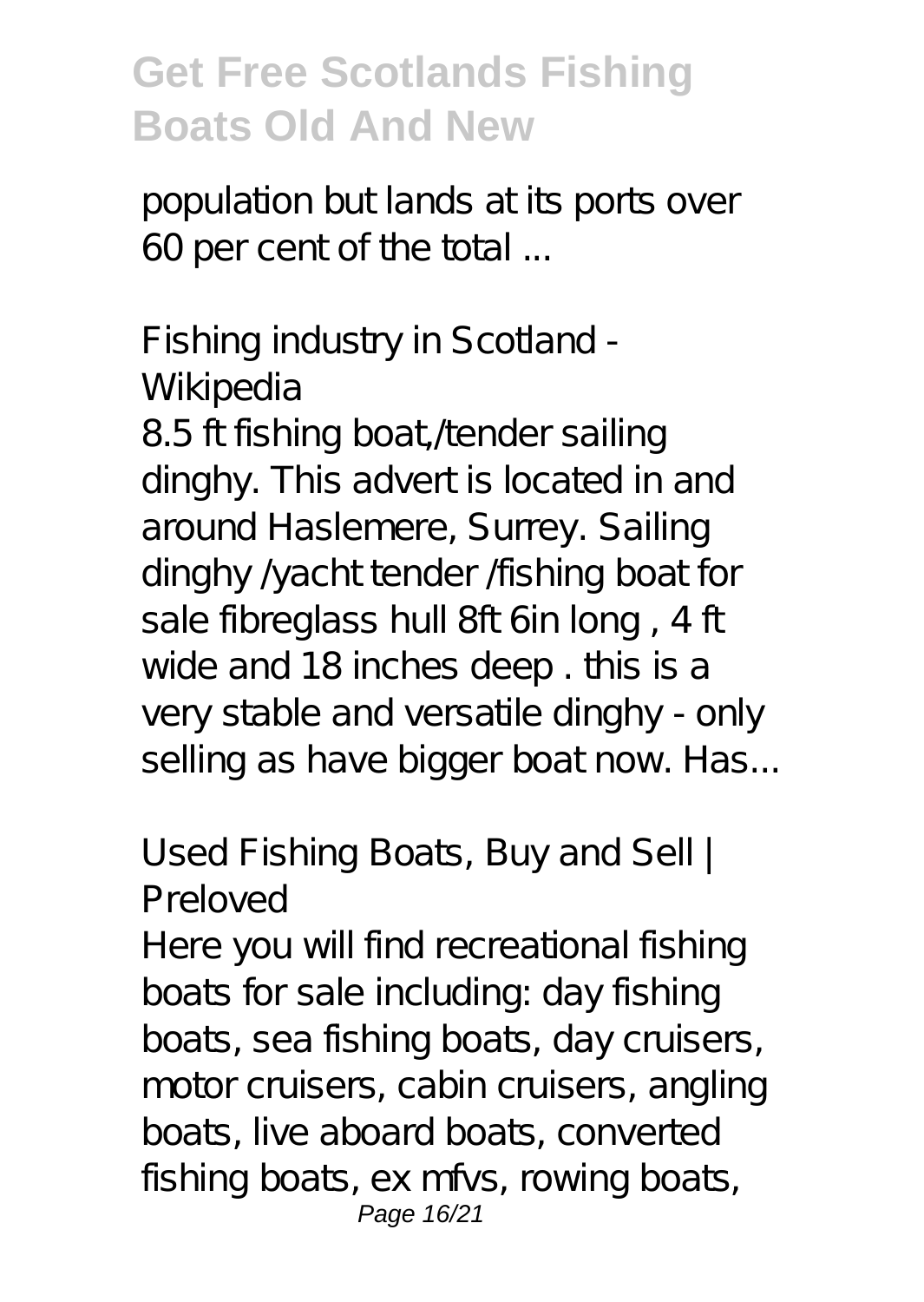fast angling boats, catamarans, trawler yachts, RIBs, day cruisers and all well known brands of pleasure and recreational boat. We offer fishing boats for sale all over the world but have the most boats listed for England, Scotland and Wales and have both new and

*Fishing Boats For Sale - Small & Large | Find A Fishing Boat* The Museum's flagship, REAPER FR958, is a restored Fifie sailing herring drifter built in 1902. In total, the Museum has 19 historic vessels.

#### *Scottish Fisheries Museum - History of the Fishing Industry*

Rowing boat fishing boat Polport 440 15ft New High Quality Motor Dinghy 440mm. £2,999.00. Collection in person. Only 1 left. 12ft fishing boat Page 17/21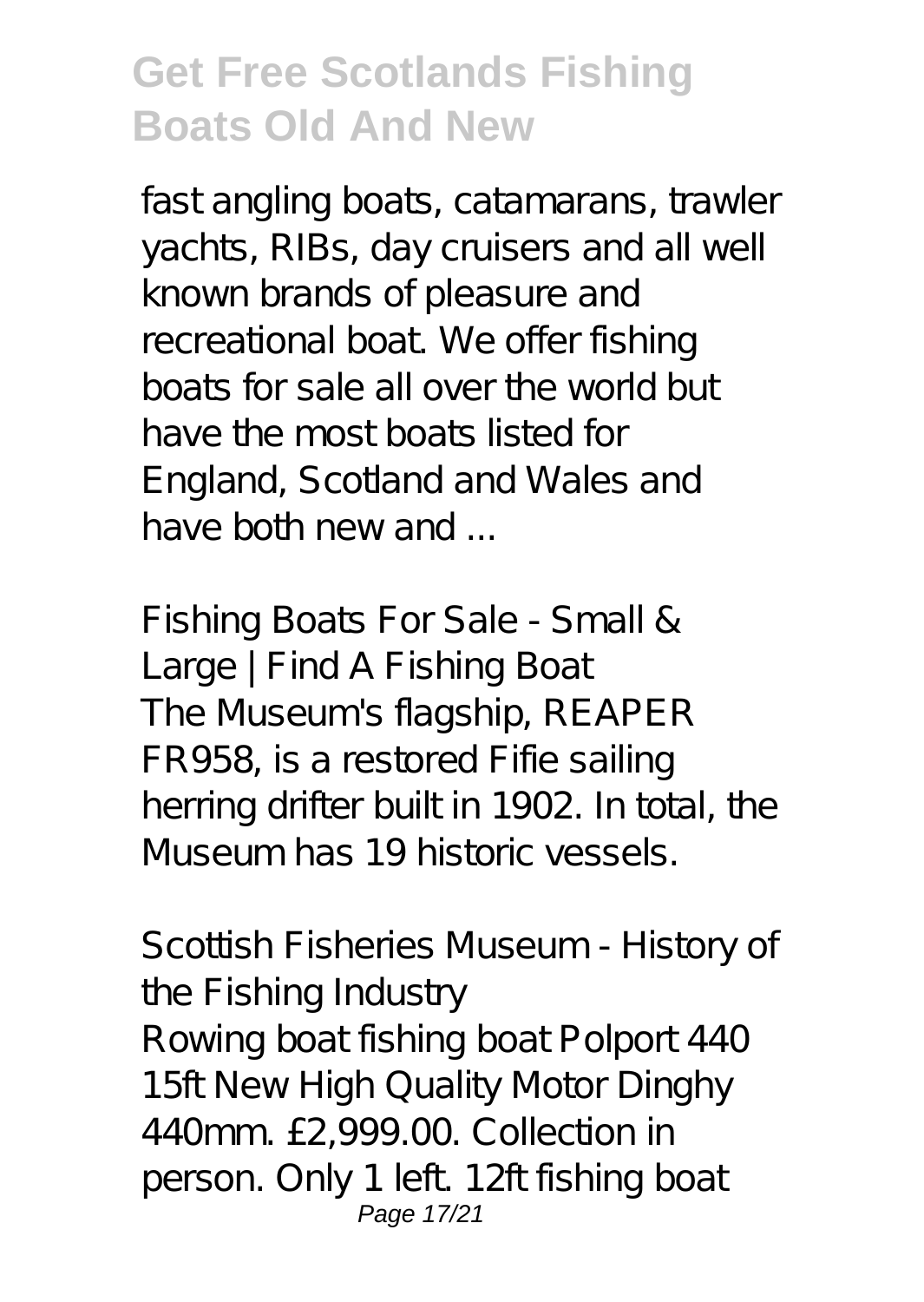conversion. Lucky penny. With trailer. £380.00. Collection in person. Classified Ad with Best Offer. NEW 2019 Rowing boat fishing boat Navis 245 8ft New High Quality Motor Dinghy .

*Fishing/Angling Power Boats for sale | eBay*

Used Boats Scotland Second Hand Boats-Boats for Sale in the UK-Vivastreet-Free Classified Ads-Hundreds of used Boats for salepreviously owned Boats for sale... fishing boats. Kent. Rochester. 9. 212555667. YAMAHA 3HP 2 STROKE OUTBOARD MOTOR FOR DINGHY RIB BOAT. 2001. 3 ft. Individual. Bristol.

*Used Boats For Sale Scotland -Second Hand Boats-Vivastreet* Page 18/21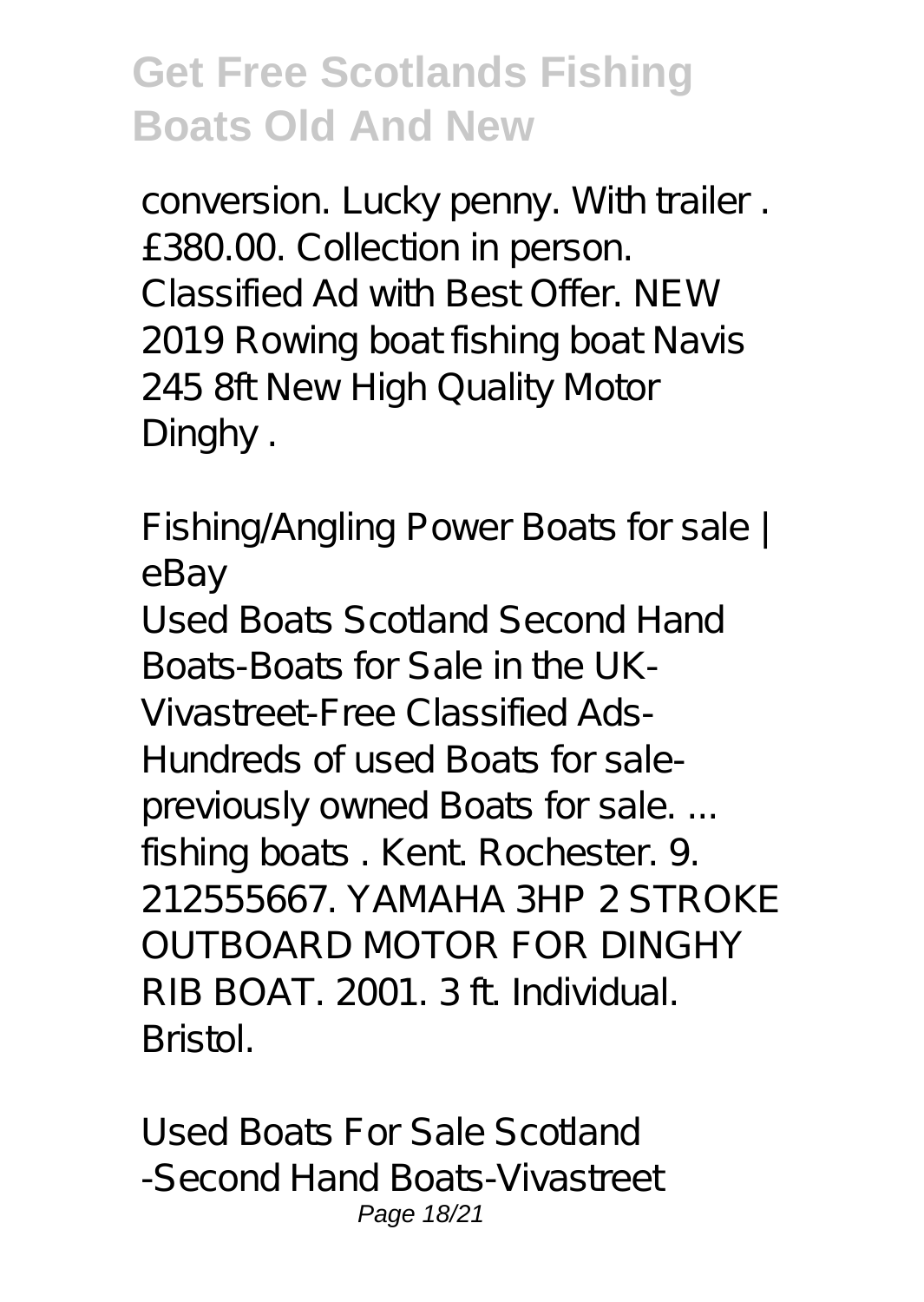Boats, boats for sale Scotland, Apollo Duck new and used boat sales. Sell your boat fast with a free photo advert. Find your boat in our database of yachts, power boats, superyachts, cruisers, houseboats, fishing boats and ships.

*Boats for sale Scotland, used boats, new boat sales, free ...*

U10 & O10 August 2020 fishing lists updated. 2 July 2020. July 2020 data added. 1 May 2020. May 2020 Details added. 3 April 2020. Page updated with April 2020 vessel lists. 11 April 2019. April ...

*UK fishing vessel lists - GOV.UK* Over the years, the main fishing methods of the boats that fished from Mallaig, and the catches they landed, have been subject to considerable Page 19/21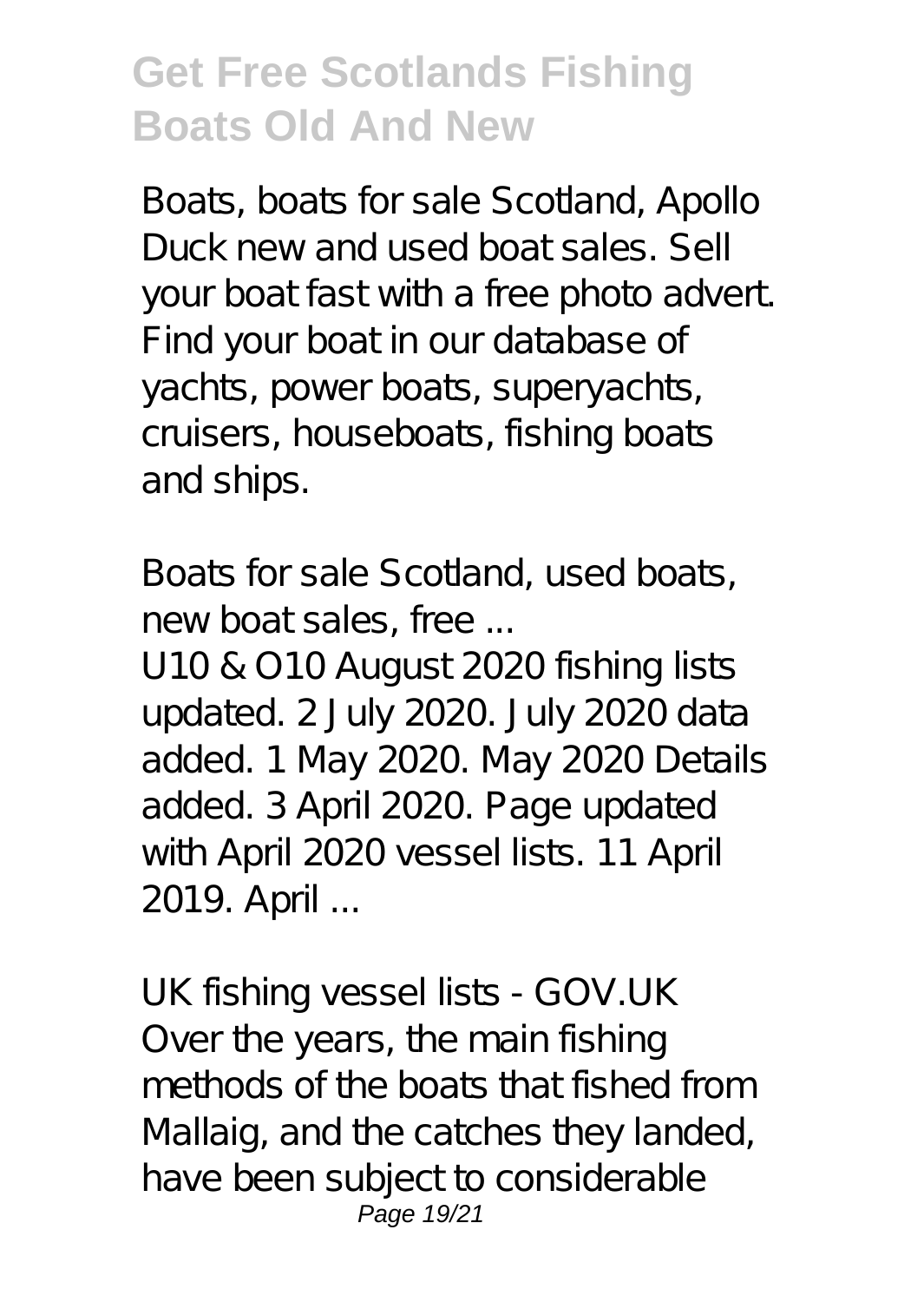change. Situated at the south-end of the Minch, where a relatively small natural inner harbour provided valuable shelter, for decades the port was mainly used by a generally smaller class of vessel, landing a seasonal mix of pelagic and demersal fish.

*Ports in the Past: Mallaig harbour of yesteryear | Fishing ...*

Buy and sell large commercial fishing boats registered over 15 meters including: potters, netters, crabbers, trawlers, shrimpers, dredgers, creelers, twin riggers, freezer trawlers, deepsea trawlers, and Catamaran boats. New and used fishing boats available across England, Scotland, Wales and Ireland.

*Commercial Fishing Boats For Sale -* Page 20/21